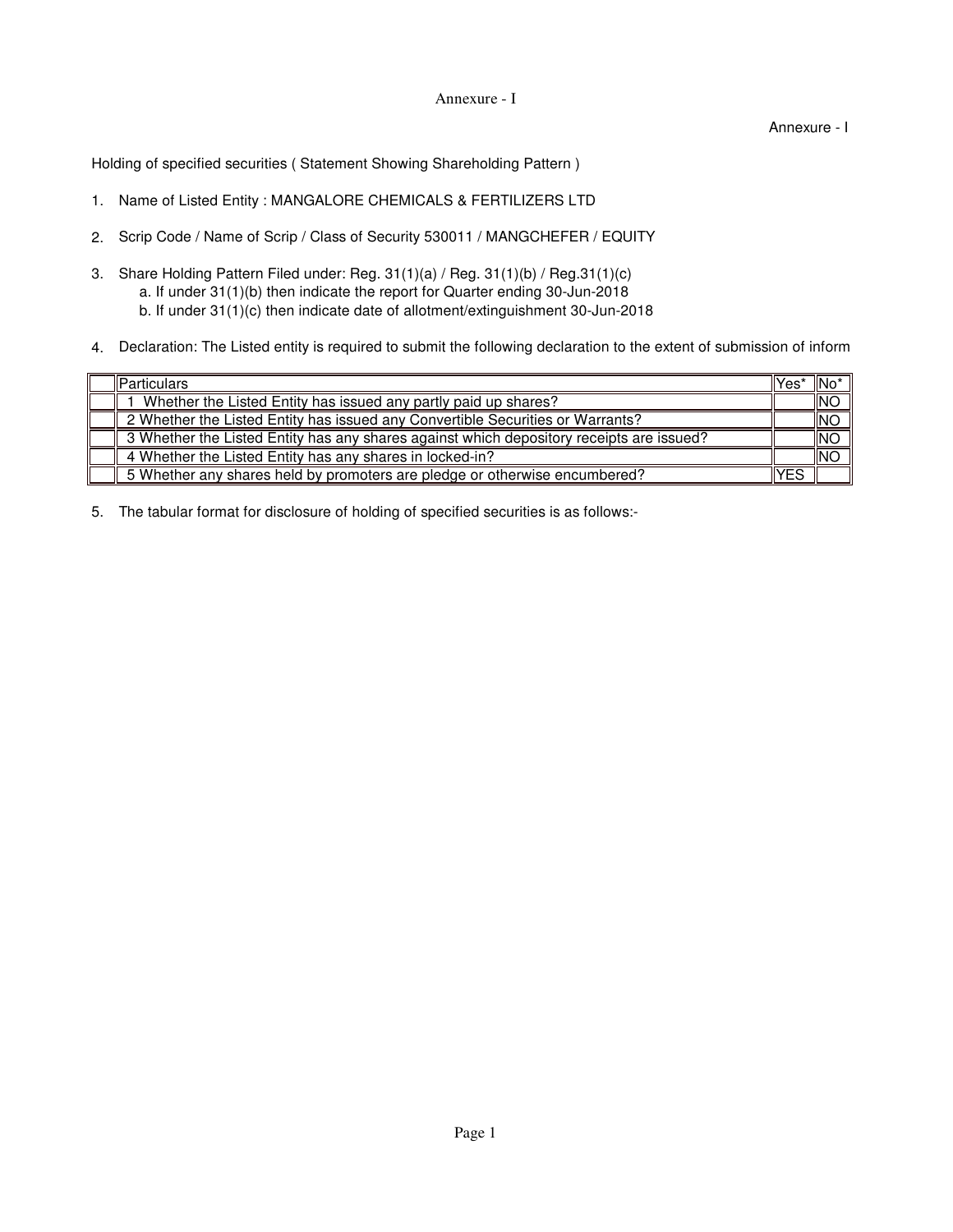| Table I |  |
|---------|--|
|         |  |

|                |                       |          |                 |         |          | Table I - Summary Statement holding of specified securities |                |               |                     |                         |           |                   |                            |        |              |                   |                  |                 |
|----------------|-----------------------|----------|-----------------|---------|----------|-------------------------------------------------------------|----------------|---------------|---------------------|-------------------------|-----------|-------------------|----------------------------|--------|--------------|-------------------|------------------|-----------------|
| Cate           | Category of           | Nos. of  | No. of          | No. of  | No. of   | Total nos.                                                  | Shareholding   |               |                     | Number of Voting Rights |           | No. of            | Shareholding,              |        | Number of    |                   | Number of Shares | Number of       |
| gory           | Shareholder           | Sharehol | fully paid      | Partly  | shares   | shares                                                      | as             |               |                     | held in each class of   |           | <b>Shares</b>     | as a $%$                   |        | Locked in    | pledged or        |                  | equity          |
| (1)            | (II)                  | ders     | up              | paid-up | underlyi | held                                                        | a % of total   |               |                     | securities (IX)         |           | <b>Underlying</b> | assuming                   |        | shares (XII) | otherwise         |                  | shares          |
|                |                       | (III)    | equity          | equity  | ng       | $(VII) =$                                                   | no.            |               |                     |                         |           |                   | Outstandin full conversion |        |              | encumbered (XIII) | held in          |                 |
|                |                       |          | shares          | shares  |          | Deposito (IV)+(V)+                                          | of shares      |               |                     |                         |           | g                 | of convertible             |        |              |                   |                  | demateriali     |
|                |                       |          | held            | held    | ry       | (VI)                                                        | (calculated as |               | No of Voting Rights |                         | Total as  | convertible       | securities                 |        | As a $%$     |                   | No.(a) As a %    | zed             |
|                |                       |          | (IV)            | (V)     | Receipts |                                                             | per SCRR,      | Class         | Class               | Total                   | a % of    | securities        | (as a                      | No.(a) | of total     |                   | of total         | form (XIV)      |
|                |                       |          |                 |         | (VI)     |                                                             | 1957)          | eg: X         | eg: Y               |                         | $(A+B+C)$ | (including        | percentage                 |        | Shares       |                   | Shares           |                 |
|                |                       |          |                 |         |          |                                                             | (VIII) As a    |               |                     |                         |           | Warrants)         | of diluted                 |        | held (b)     |                   | held (b)         |                 |
|                |                       |          |                 |         |          |                                                             | $%$ of         |               |                     |                         |           | (X)               | share                      |        |              |                   |                  |                 |
|                |                       |          |                 |         |          |                                                             | $(A+B+C2)$     |               |                     |                         |           |                   | capital)                   |        |              |                   |                  |                 |
|                |                       |          |                 |         |          |                                                             |                |               |                     |                         |           |                   | $(XI) = (VII) + (X)$       |        |              |                   |                  |                 |
|                |                       |          |                 |         |          |                                                             |                |               |                     |                         |           |                   |                            |        |              |                   |                  |                 |
|                |                       |          |                 |         |          |                                                             |                |               |                     |                         |           |                   | As a % of                  |        |              |                   |                  |                 |
|                |                       |          |                 |         |          |                                                             |                |               |                     |                         |           |                   | $(A+B+C2)$                 |        |              |                   |                  |                 |
|                |                       |          |                 |         |          |                                                             |                |               |                     |                         |           |                   |                            |        |              |                   |                  |                 |
|                | <b>PROMOTER &amp;</b> |          |                 |         |          |                                                             |                |               |                     |                         |           |                   |                            |        |              |                   |                  |                 |
|                | <b>PROMOTER</b>       |          |                 |         |          |                                                             |                |               |                     |                         |           |                   |                            |        |              |                   |                  |                 |
| A.             | <b>GROUP</b>          |          | 75803920        |         |          | 75803920                                                    | 63.96          | 75803920      | $\mathbf{0}$        | 75803920                | 63.96     |                   | 63.96                      |        |              | 26295033          | 34.69            | 75803920        |
| B.             | <b>PUBLIC</b>         | 47260    | 42711230        |         |          | 42711230                                                    | 36.04          | 42711230      |                     | 42711230                | 36.04     |                   | 36.04                      |        |              |                   |                  | 39147143        |
|                | <b>NON PROMOTER-</b>  |          |                 |         |          |                                                             |                |               |                     |                         |           |                   |                            |        |              |                   |                  |                 |
| C.             | <b>NON PUBLIC</b>     |          |                 |         |          |                                                             |                |               |                     |                         |           |                   |                            |        |              |                   |                  | 0               |
|                | <b>SHARES</b>         |          |                 |         |          |                                                             |                |               |                     |                         |           |                   |                            |        |              |                   |                  |                 |
| IC1.           | <b>UNDERLYING DRS</b> |          |                 |         |          |                                                             |                |               |                     |                         |           |                   | O                          |        |              |                   |                  | 0               |
|                | <b>SHARES HELD BY</b> |          |                 |         |          |                                                             |                |               |                     |                         |           |                   |                            |        |              |                   |                  |                 |
|                | <b>EMPLOYEE</b>       |          |                 |         |          |                                                             |                |               |                     |                         |           |                   |                            |        |              |                   |                  |                 |
| C <sub>2</sub> | <b>TRUSTS</b>         |          |                 |         |          |                                                             |                |               |                     |                         |           |                   |                            |        |              |                   |                  |                 |
|                | <b>Total</b>          |          | 47264 118515150 |         |          | 0 118515150                                                 |                | 100 118515150 |                     | 0 118515150             | 100       |                   | 100                        |        |              | 0 26295033        |                  | 22.19 114951063 |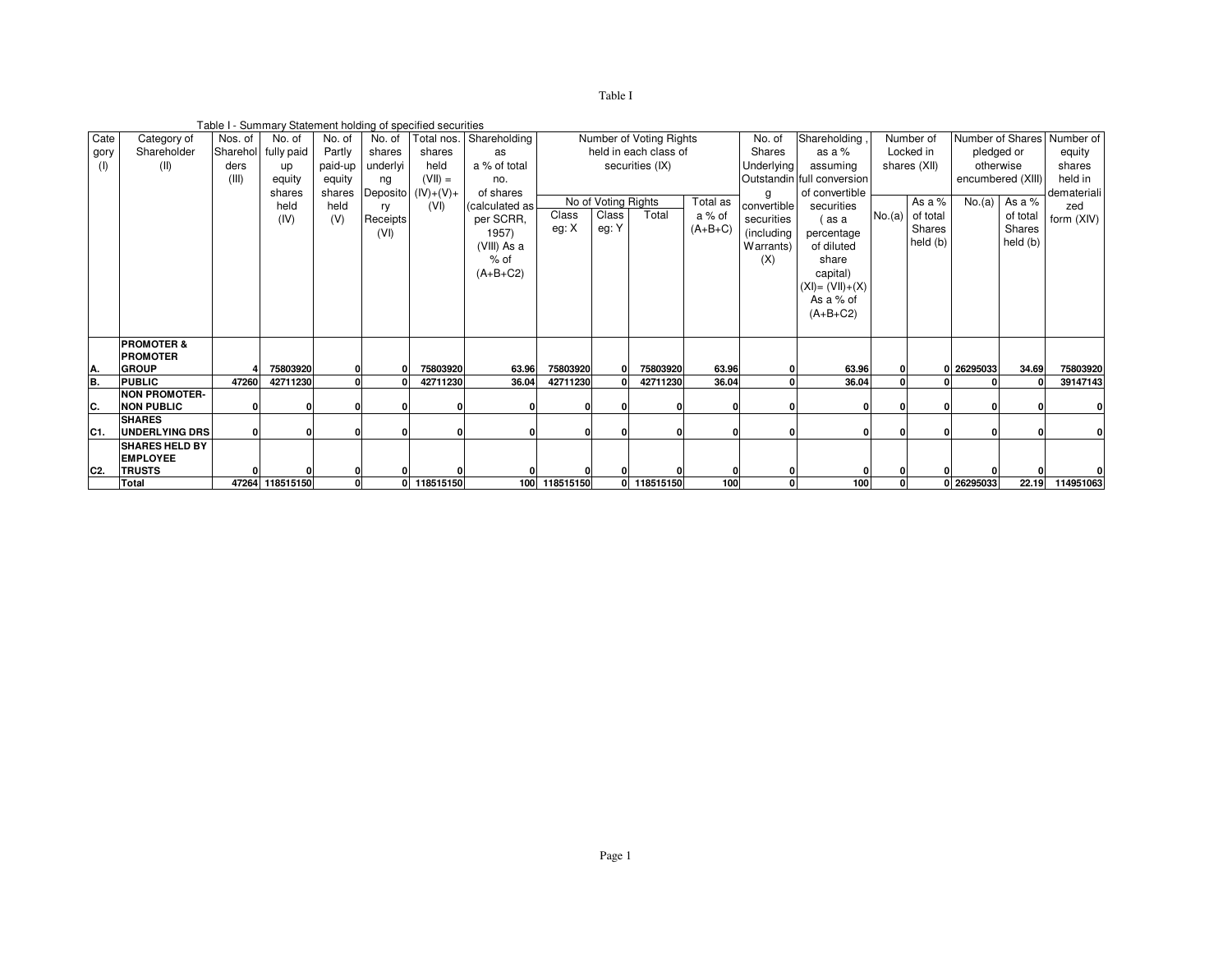| `able П |  |
|---------|--|
|         |  |

| Table II - Statement showing shareholding pattern of the Promoter and Promoter Group |  |  |
|--------------------------------------------------------------------------------------|--|--|
|                                                                                      |  |  |

|                         | Category & Name                                                                                                                                                                                                | PAN        | Nos. of  | No. of                 | Partly       | No. of         | Total nos.     | Shareholdin  |                |                     | Number of Voting Rights |                 | No. of       | Shareholdi  |              | Number of | Number of Shares  |                         | Number of    |
|-------------------------|----------------------------------------------------------------------------------------------------------------------------------------------------------------------------------------------------------------|------------|----------|------------------------|--------------|----------------|----------------|--------------|----------------|---------------------|-------------------------|-----------------|--------------|-------------|--------------|-----------|-------------------|-------------------------|--------------|
|                         | of the Shareholders                                                                                                                                                                                            | (II)       |          | Sharehol fully paid up | paid-up      | shares         | shares held    | q %          |                |                     | held in each class of   |                 | Shares       | ng,         | Locked in    |           | pledged or        |                         | equity       |
|                         | (1)                                                                                                                                                                                                            |            | der      | equity shares          | equity       | underlyi       | $(VII =$       | calculated   |                |                     | securities (IX)         |                 | Underlying   | as a %      | shares (XII) |           | otherwise         |                         | shares held  |
|                         |                                                                                                                                                                                                                |            | (III)    | held                   | shares       | ng             | $IV + V + VI$  | as           |                |                     |                         |                 |              | assuming    |              |           | encumbered (XIII) |                         | in           |
|                         |                                                                                                                                                                                                                |            |          | (IV)                   | held         | Deposito       |                | per SCRR,    |                |                     |                         | Outstandin<br>g | full         |             |              |           |                   | dematerialize           |              |
|                         |                                                                                                                                                                                                                |            |          |                        | (V)          |                |                | 1957         |                | No of Voting Rights |                         | Total as        | convertible  | conversion  | No.(a)       | As a %    | No.(a)            | As a %                  | d            |
|                         |                                                                                                                                                                                                                |            |          |                        |              | ry             |                |              | Class          | Class               | Total                   | a % of          |              |             |              | of total  |                   | of total                |              |
|                         |                                                                                                                                                                                                                |            |          |                        |              | Receipts       |                | As a % of    | Χ              | Y                   |                         | Total           | securities   | of          |              | Shares    |                   | Shares                  | form (XIV)   |
|                         |                                                                                                                                                                                                                |            |          |                        |              | (VI)           |                | $(A+B+C2)$   |                |                     |                         | Voting          | (including   | convertible |              | held (b)  |                   | held (b)                |              |
|                         |                                                                                                                                                                                                                |            |          |                        |              |                |                | (VIII)       |                |                     |                         |                 | Warrants)    | securities  |              |           |                   |                         |              |
|                         |                                                                                                                                                                                                                |            |          |                        |              |                |                |              |                |                     |                         | rights          | (X)          | (as a       |              |           |                   |                         |              |
|                         |                                                                                                                                                                                                                |            |          |                        |              |                |                |              |                |                     |                         |                 |              | percentage  |              |           |                   |                         |              |
|                         |                                                                                                                                                                                                                |            |          |                        |              |                |                |              |                |                     |                         |                 |              | of diluted  |              |           |                   |                         |              |
|                         |                                                                                                                                                                                                                |            |          |                        |              |                |                |              |                |                     |                         |                 |              | share       |              |           |                   |                         |              |
|                         |                                                                                                                                                                                                                |            |          |                        |              |                |                |              |                |                     |                         |                 |              | capital)    |              |           |                   |                         |              |
|                         |                                                                                                                                                                                                                |            |          |                        |              |                |                |              |                |                     |                         |                 |              | $(XI) =$    |              |           |                   |                         |              |
|                         |                                                                                                                                                                                                                |            |          |                        |              |                |                |              |                |                     |                         |                 |              |             |              |           |                   |                         |              |
|                         |                                                                                                                                                                                                                |            |          |                        |              |                |                |              |                |                     |                         |                 |              | $(VII)+(X)$ |              |           |                   |                         |              |
|                         |                                                                                                                                                                                                                |            |          |                        |              |                |                |              |                |                     |                         |                 |              | as a % of   |              |           |                   |                         |              |
|                         |                                                                                                                                                                                                                |            |          |                        |              |                |                |              |                |                     |                         |                 |              | $A+B+C2$    |              |           |                   |                         |              |
|                         |                                                                                                                                                                                                                |            |          |                        |              |                |                |              |                |                     |                         |                 |              |             |              |           |                   |                         |              |
|                         | <b>INDIAN</b>                                                                                                                                                                                                  |            |          |                        |              |                |                |              |                |                     |                         |                 |              |             |              |           |                   |                         |              |
|                         | Individuals/Hindu undivided                                                                                                                                                                                    |            |          |                        |              |                |                | O            |                |                     |                         |                 |              |             |              |           |                   |                         |              |
| а.                      | Family                                                                                                                                                                                                         |            |          |                        | n            |                |                |              | 0              |                     | n                       |                 | n            |             |              |           |                   |                         |              |
|                         | Central Government/                                                                                                                                                                                            |            |          |                        | $\mathbf 0$  | n              | $\Omega$       | n            | $\mathbf{0}$   |                     | $\mathbf{0}$            | n               | 0            |             |              |           | $\Omega$          | $\mathbf{0}$            | $\mathbf{0}$ |
| b.                      | <b>State Government(s)</b><br><b>Financial Institutions/</b>                                                                                                                                                   |            |          |                        |              |                |                |              |                |                     |                         |                 |              |             |              |           |                   |                         |              |
| c.                      | <b>Banks</b>                                                                                                                                                                                                   |            |          |                        | $\mathbf{0}$ | 0              |                | n            | $\mathbf{0}$   |                     | $\Omega$                |                 | 0            |             |              |           |                   | $\mathbf{0}$            | $\Omega$     |
| d.                      | <b>ANY OTHER</b>                                                                                                                                                                                               |            |          |                        |              |                |                |              |                |                     |                         |                 |              |             |              |           |                   |                         |              |
|                         | <b>Bodies Corporate</b>                                                                                                                                                                                        |            |          | 75803920               | $\mathbf{0}$ | 0              | 75803920       |              | 63.96 75803920 |                     | 0 75803920              | 63.96           | $\mathbf{0}$ | 63.96       |              |           | 26295033          | 34.69                   | 75803920     |
|                         | Names:                                                                                                                                                                                                         |            |          |                        |              |                |                |              |                |                     |                         |                 |              |             |              |           |                   |                         |              |
|                         | ZUARI AGRO CHEMICALS LIMITED AAACZ3924H                                                                                                                                                                        |            |          | 62843211               |              |                | 62843211       | 53.03        | 62843211       | $\Omega$            | 6284321                 | 53.03           |              | 53.03       |              | $\Omega$  | 21541152          | 28.42                   | 6284321      |
|                         | MCDOWELL HOLDINGS LIMITED                                                                                                                                                                                      | AAECM1162E |          | 582682                 |              |                | 582682         | 4.92         | 5826828        |                     | 5826828                 | 4.92            |              | 4.92        |              | $\Omega$  |                   | $\Omega$                | 582682       |
|                         | UNITED BREWERIES HOLDINGS                                                                                                                                                                                      |            |          |                        |              |                |                |              |                |                     |                         |                 |              |             |              |           |                   |                         |              |
|                         | LIMITED                                                                                                                                                                                                        | AAACU2307D |          | 4753881                |              |                | 4753881        | 4.01         | 4753881        |                     | 4753881                 | 4.01            |              | 4.01        |              | $\Omega$  | 4753881           | 6.27                    | 4753881      |
|                         | KINGFISHER FINVEST INDIA LTD                                                                                                                                                                                   | AABCV9224B |          | 238000                 |              |                | 238000         | 2.01         | 2380000        |                     | 2380000                 | 2.01            |              | 2.01        |              |           |                   | $\Omega$                | 2380000      |
|                         |                                                                                                                                                                                                                |            |          |                        |              |                |                |              |                |                     |                         |                 |              |             |              |           |                   |                         |              |
|                         | Sub-Total (A)(1)                                                                                                                                                                                               |            |          | 75803920               |              |                | 75803920       |              | 63.96 75803920 |                     | 0 75803920              | 63.96           |              | 63.96       |              |           | 26295033          | 34.69                   | 75803920     |
|                         |                                                                                                                                                                                                                |            |          |                        |              |                |                |              |                |                     |                         |                 |              |             |              |           |                   |                         |              |
| 2.                      | <b>FOREIGN</b>                                                                                                                                                                                                 |            |          |                        |              |                |                |              |                |                     |                         |                 |              |             |              |           |                   |                         |              |
|                         | Individuals (Non-                                                                                                                                                                                              |            |          |                        |              |                |                |              |                |                     |                         |                 |              |             |              |           |                   |                         |              |
|                         | Resident Individuals/                                                                                                                                                                                          |            |          |                        |              |                |                |              |                |                     |                         |                 |              |             |              |           |                   |                         |              |
| а.                      | Foreign Individuals)                                                                                                                                                                                           |            |          |                        | $\mathbf 0$  |                | 0              | 0            | $\mathbf 0$    |                     | $\mathbf{0}$            | 0               |              |             |              |           | $\Omega$          | 0                       | $\mathbf{0}$ |
| b.                      | Government                                                                                                                                                                                                     |            | n        |                        | $\mathbf 0$  | 0              | 0              | 0            | $\mathbf{0}$   |                     | <sup>0</sup>            | $\Omega$        | $\mathbf{0}$ | n.          |              | $\Omega$  | $\Omega$          | 0                       | 0            |
| c.                      | <b>Institutions</b>                                                                                                                                                                                            |            |          |                        | 0            | $\overline{0}$ | $\overline{0}$ | 0            | $\Omega$       |                     |                         | <sub>0</sub>    | $\mathbf{0}$ |             |              |           |                   | $\overline{\mathbf{0}}$ | 0            |
| d.                      | Foreign Portfolio Investor                                                                                                                                                                                     |            | $\Omega$ |                        | $\mathbf{0}$ | 0              | $\mathbf{0}$   | $\mathbf{0}$ | $\Omega$       |                     |                         | $\Omega$        | $\mathbf{0}$ |             |              |           |                   | 0                       | o            |
| f.                      | <b>ANY OTHER</b>                                                                                                                                                                                               |            |          |                        |              |                |                |              |                |                     |                         |                 |              |             |              |           |                   |                         |              |
|                         |                                                                                                                                                                                                                |            |          |                        |              |                |                |              |                |                     |                         |                 |              |             |              |           |                   |                         |              |
|                         | Sub-Total (A)(2)                                                                                                                                                                                               |            |          |                        | $\Omega$     | $\Omega$       | n              | O            | $\Omega$       |                     |                         | n               | $\mathbf{0}$ |             |              |           | $\Omega$          | $\mathbf{0}$            |              |
|                         |                                                                                                                                                                                                                |            |          |                        |              |                |                |              |                |                     |                         |                 |              |             |              |           |                   |                         |              |
|                         | <b>Total Shareholding of Promoter</b>                                                                                                                                                                          |            |          |                        |              |                |                |              |                |                     |                         |                 |              |             |              |           |                   |                         |              |
| and Promoter Group (A)= |                                                                                                                                                                                                                |            |          |                        |              |                |                |              |                |                     |                         |                 |              |             |              |           |                   |                         |              |
|                         | $(A)(1)+(A)(2)$                                                                                                                                                                                                |            |          | 75803920               | 0            | 0              | 75803920       |              | 63.96 75803920 |                     | 0 75803920              | 63.96           |              | 63.96       |              | 0         | 26295033          | 22.19                   | 75803920     |
|                         |                                                                                                                                                                                                                |            |          |                        |              |                |                |              |                |                     |                         |                 |              |             |              |           |                   |                         |              |
|                         | Details of Shares which remain unclaimed may be given hear along with details such as number of shareholders, outstanding shares held in demat/unclaimed suspense account, voting rights which are frozen etc. |            |          |                        |              |                |                |              |                |                     |                         |                 |              |             |              |           |                   |                         |              |
|                         |                                                                                                                                                                                                                |            |          |                        |              |                |                |              |                |                     |                         |                 |              |             |              |           |                   |                         |              |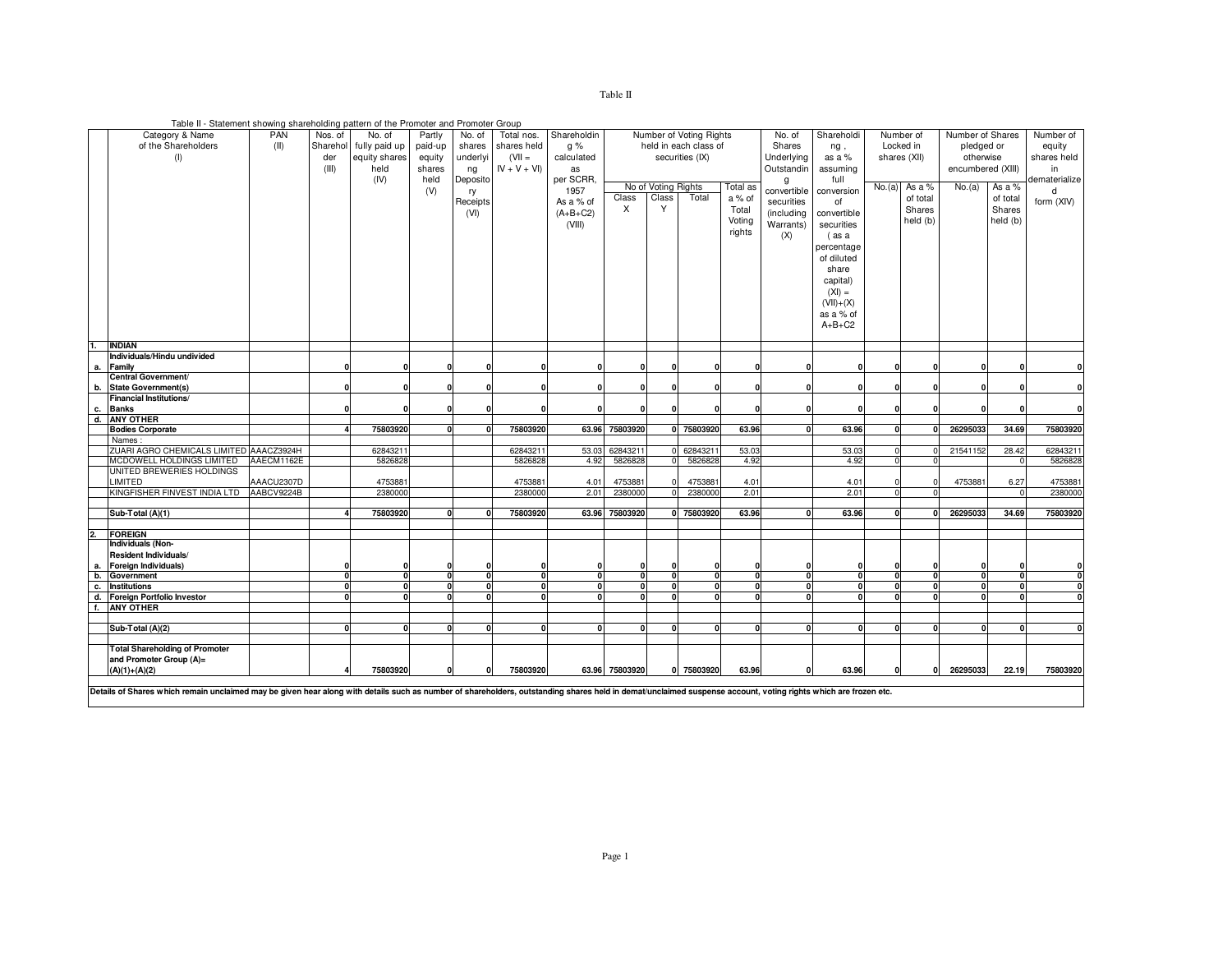|--|--|

|    | Table III - Statement showing shareholding pattern of the Public shareholder                                                                                                                                   |                   |             |                  |                             |                         |                           |                  |                 |                                     |                         |                     |                           |                     |                                         |                              |                        |                          |                   |
|----|----------------------------------------------------------------------------------------------------------------------------------------------------------------------------------------------------------------|-------------------|-------------|------------------|-----------------------------|-------------------------|---------------------------|------------------|-----------------|-------------------------------------|-------------------------|---------------------|---------------------------|---------------------|-----------------------------------------|------------------------------|------------------------|--------------------------|-------------------|
|    | Category & Name                                                                                                                                                                                                | PAN               | Nos. of     | No. of           | Partly                      | No. of                  | Total nos.                | Shareholdir      |                 |                                     | Number of Voting Rights |                     | No. of                    | Total               | Number of                               |                              | Number of Shares       |                          | Number of         |
|    | of the Shareholders                                                                                                                                                                                            | (11)              | Sharehold   | fully paid up    | paid-up                     | shares                  | shares held               | g %              |                 |                                     | held in each class of   |                     | Shares                    | Shareholding        | Locked in                               |                              | pledged or otherwise   |                          | equity            |
|    | (1)                                                                                                                                                                                                            |                   | er<br>(III) | equity<br>shares | equity<br>shares            | underlying<br>Depositor | $(VII =$<br>$IV + V + VI$ | calculated<br>as | securities IX)  |                                     |                         |                     | Underlying<br>Outstanding | as a %<br>assuming  | shares (XII)                            |                              | encumbered (XIII)      |                          | shares held<br>in |
|    |                                                                                                                                                                                                                |                   |             | held             | held                        | <b>V</b>                |                           | per SCRR.        |                 |                                     |                         |                     | convertible               | full conversion     | No.(a)                                  | As a %                       | No.(a)                 | As a %                   | dematerialize     |
|    |                                                                                                                                                                                                                |                   |             | (IV)             | (V)                         | Receipts                |                           | 1957             |                 | No of Voting Rights                 |                         | Total as            | securities                | of convertible      |                                         | of total                     | Not applic             | of total                 | d                 |
|    |                                                                                                                                                                                                                |                   |             |                  |                             | (VI)                    |                           | As a % of        | Class           | Class                               | Total                   | a % of              | (including                | securities          |                                         | Shares                       | able)                  | Shares                   | form (XIV)        |
|    |                                                                                                                                                                                                                |                   |             |                  |                             |                         |                           | $(A+B+C2)$       | Χ               | Y                                   |                         | Total               | Warrants)                 | (as a               |                                         | held (b)                     |                        | held                     |                   |
|    |                                                                                                                                                                                                                |                   |             |                  |                             |                         |                           | (VIII)           |                 |                                     |                         | Voting<br>rights    | (X)                       | percentage          |                                         |                              |                        | (Not appli<br>cable) (b) |                   |
|    |                                                                                                                                                                                                                |                   |             |                  |                             |                         |                           |                  |                 |                                     |                         |                     |                           | of diluted share    |                                         |                              |                        |                          |                   |
|    |                                                                                                                                                                                                                |                   |             |                  |                             |                         |                           |                  |                 |                                     |                         |                     |                           | capital)<br>(XI)    |                                         |                              |                        |                          |                   |
|    |                                                                                                                                                                                                                |                   |             |                  |                             |                         |                           |                  |                 |                                     |                         |                     |                           |                     |                                         |                              |                        |                          |                   |
| а. | <b>INSTITUTIONS</b><br>Mutual Funds/                                                                                                                                                                           |                   |             | 127325           | $\mathbf{0}$                | n                       | 127325                    | 0.11             | 127325          | $\mathbf{0}$                        | 127325                  | 0.11                | $\Omega$                  | 0.11                | $\Omega$                                | $\mathbf{0}$                 | <b>NA</b>              |                          | 10000             |
| b. | <b>Venture Capital Funds</b>                                                                                                                                                                                   |                   |             | $\mathbf 0$      | $\mathbf 0$                 | $\mathbf{0}$            | $\Omega$                  | $\mathbf{0}$     | $\mathbf 0$     | $\pmb{0}$                           | $\Omega$                | $\Omega$            | $\Omega$                  | $\mathbf{0}$        | $\Omega$                                | $\mathbf{0}$                 | <b>NA</b>              |                          | 0                 |
| c. | <b>Alternate Investment Funds</b>                                                                                                                                                                              |                   |             | $\mathbf 0$      | $\mathbf 0$                 |                         | $\mathbf{0}$              | $\Omega$         | $\mathbf 0$     | $\mathbf 0$                         | $\Omega$                | $\mathbf 0$         | $\Omega$                  | $\mathbf 0$         | 0                                       | $\mathbf{0}$                 | <b>NA</b>              |                          | $\pmb{0}$         |
|    | Foreign Venture                                                                                                                                                                                                |                   |             |                  | $\mathbf 0$                 |                         |                           |                  | $\mathbf{0}$    | $\Omega$                            | ſ                       | $\Omega$            | $\Omega$                  | $\Omega$            | $\mathbf{c}$                            | C                            |                        |                          | $\pmb{0}$         |
| d. | <b>Capital Investors</b><br><b>Foreign Portfolio</b>                                                                                                                                                           |                   |             |                  |                             |                         |                           |                  |                 |                                     |                         |                     |                           |                     |                                         |                              | <b>NA</b>              |                          |                   |
| е. | Investors                                                                                                                                                                                                      |                   |             | 1146365          | $\Omega$                    |                         | 1146365                   | 0.97             | 1146365         | $\mathbf{0}$                        | 1146365                 | 0.97                |                           | 0.97                | $\mathbf{c}$                            |                              | <b>NA</b>              |                          | 1146365           |
|    | <b>Financial Institutions/</b>                                                                                                                                                                                 |                   |             |                  |                             |                         |                           |                  |                 |                                     |                         |                     |                           |                     |                                         |                              |                        |                          |                   |
|    | <b>Banks</b><br><b>Insurance Companies</b>                                                                                                                                                                     |                   | 274         | 317349<br>850    | $\mathbf 0$<br>$\Omega$     |                         | 317349<br>850             | 0.27<br>$\Omega$ | 317349<br>850   | n<br>$\mathbf{0}$                   | 317349<br>850           | 0.27<br>$\mathbf 0$ | $\Omega$                  | 0.27<br>$\mathbf 0$ | $\mathbf{0}$                            | $\mathbf{0}$                 | <b>NA</b><br><b>NA</b> |                          | 56993             |
| g. | Provident Funds/                                                                                                                                                                                               |                   |             |                  |                             |                         |                           |                  |                 |                                     |                         |                     |                           |                     |                                         |                              |                        |                          |                   |
| h. | <b>Pension Funds</b>                                                                                                                                                                                           |                   |             |                  | $\Omega$                    |                         |                           |                  | n               |                                     |                         |                     |                           | O                   |                                         |                              | <b>NA</b>              |                          | 0                 |
| i. | <b>ANY OTHER</b>                                                                                                                                                                                               |                   |             |                  | $\Omega$                    |                         |                           |                  |                 | n                                   |                         |                     | $\mathbf{a}$              |                     |                                         |                              |                        |                          |                   |
| i. | <b>Market Maker</b>                                                                                                                                                                                            |                   |             |                  |                             |                         |                           |                  | $\Omega$        |                                     |                         |                     |                           | $\mathbf{0}$        | 0                                       | O                            | <b>NA</b>              |                          | $\Omega$          |
|    | Sub-Total (B)(1)                                                                                                                                                                                               |                   | 282         | 1591889          | $\mathbf{0}$                | $\Omega$                | 1591889                   | 1.34             | 1591889         |                                     | 0 1591889               | 1.34                | $\Omega$                  | 1.34                | $\mathbf{0}$                            | $\mathbf{0}$                 |                        |                          | 1213358           |
|    |                                                                                                                                                                                                                |                   |             |                  |                             |                         |                           |                  |                 |                                     |                         |                     |                           |                     |                                         |                              |                        |                          |                   |
|    | Central Government/                                                                                                                                                                                            |                   |             |                  |                             |                         |                           |                  |                 |                                     |                         |                     |                           |                     |                                         |                              |                        |                          |                   |
|    | State Government(s)/<br>President of India                                                                                                                                                                     |                   |             | 14133937         | $\Omega$                    |                         | 14133937                  |                  | 11.93 14133937  |                                     | 0 14133937              | 11.93               |                           | 11.93               |                                         |                              | <b>NA</b>              |                          | 14132187          |
|    | Names                                                                                                                                                                                                          |                   |             |                  |                             |                         |                           |                  |                 |                                     |                         |                     |                           |                     |                                         |                              |                        |                          |                   |
|    | RECOVERY OFFICER I DRT II                                                                                                                                                                                      | <b>EXEMPTCATG</b> |             | 13082187         |                             |                         | 13082187                  |                  | 11.04 13082187  |                                     | 0 13082187              | 11.04               |                           | 11.04               |                                         | n                            |                        |                          | 13082187          |
|    | Sub-Total (B)(2)                                                                                                                                                                                               |                   |             | 14133937         |                             |                         | 14133937                  |                  | 11.93 14133937  |                                     | 0 14133937              | 11.93               |                           | 11.93               |                                         | O                            |                        |                          | 14132187          |
|    |                                                                                                                                                                                                                |                   |             |                  |                             |                         |                           |                  |                 |                                     |                         |                     |                           |                     |                                         |                              |                        |                          |                   |
|    | <b>NON-INSTITUTIONS</b>                                                                                                                                                                                        |                   |             |                  |                             |                         |                           |                  |                 |                                     |                         |                     |                           |                     |                                         |                              |                        |                          |                   |
| а. | INDIVIDUALS -                                                                                                                                                                                                  |                   |             |                  |                             |                         |                           |                  |                 |                                     |                         |                     |                           |                     |                                         |                              |                        |                          |                   |
|    | I. Individual shareholders<br>holding nominal share capital                                                                                                                                                    |                   |             |                  |                             |                         |                           |                  |                 |                                     |                         |                     |                           |                     |                                         |                              |                        |                          |                   |
|    | up to Rs. 2 lakhs.                                                                                                                                                                                             |                   | 45562       | 14678673         | $\mathbf{0}$                |                         | 14678673                  |                  | 12.39 14678673  |                                     | 0 14678673              | 12.39               |                           | 12.39               |                                         |                              | <b>NA</b>              |                          | 11665439          |
|    | II. Individual shareholders                                                                                                                                                                                    |                   |             |                  |                             |                         |                           |                  |                 |                                     |                         |                     |                           |                     |                                         |                              |                        |                          |                   |
|    | holding nominal share capital<br>in excess of Rs. 2 lakhs.                                                                                                                                                     |                   | 44          | 2651668          | $\mathbf 0$                 |                         | 2651668                   | 2.24             | 2651668         | $\mathbf 0$                         | 2651668                 | 2.24                |                           | 2.24                | £                                       |                              | <b>NA</b>              |                          | 2574796           |
|    | <b>NBFCs registered</b>                                                                                                                                                                                        |                   |             |                  |                             |                         |                           |                  |                 |                                     |                         |                     |                           |                     |                                         |                              |                        |                          |                   |
| b. | with RBI                                                                                                                                                                                                       |                   |             |                  |                             |                         |                           |                  |                 |                                     |                         |                     |                           |                     |                                         |                              | <b>NA</b>              |                          |                   |
| c. | <b>Employee Trusts</b>                                                                                                                                                                                         |                   | n           | $\mathbf{0}$     | $\Omega$                    | n                       | 0                         | $\Omega$         | 0               | $\Omega$                            | $\Omega$                | $\Omega$            | $\Omega$                  | $\Omega$            | $\Omega$                                | $\mathbf{0}$                 | <b>NA</b>              |                          | $\mathbf 0$       |
|    | <b>Overseas Depositories</b><br>(holding DRs)                                                                                                                                                                  |                   |             |                  |                             |                         |                           |                  |                 |                                     |                         |                     |                           |                     |                                         |                              |                        |                          |                   |
| d. | (balancing figure)                                                                                                                                                                                             |                   |             |                  |                             |                         |                           |                  | 0               |                                     |                         | $\Omega$            |                           |                     |                                         |                              | <b>NA</b>              |                          | $\mathbf{0}$      |
| е. | ANY OTHER                                                                                                                                                                                                      |                   |             |                  | $\Omega$                    |                         |                           |                  |                 | οI                                  |                         |                     | $\mathbf{a}$              |                     | $\mathbf{0}$                            |                              |                        |                          |                   |
|    | <b>BODIES CORPORATE</b><br>Names:                                                                                                                                                                              |                   | 414         | 6420267          |                             |                         | 6420267                   | 5.42             | 6420267         |                                     | 6420267                 | 5.42                |                           | 5.42                |                                         |                              | <b>NA</b>              |                          | 6328202           |
|    | RELIANCE CORPORATE ADVISORY                                                                                                                                                                                    |                   |             |                  |                             |                         |                           |                  |                 |                                     |                         |                     |                           |                     |                                         |                              |                        |                          |                   |
|    | SERVICES LIMITED                                                                                                                                                                                               | AAECR2504B        |             | 3245158          |                             |                         | 3245158                   | 2.74             | 3245158         | $\Omega$                            | 3245158                 | 2.74                |                           | 2.74                |                                         |                              |                        |                          | 3245158           |
|    | <b>Clearing Members</b><br>HINDU UNDIVIDED FAMILIES                                                                                                                                                            |                   | 42<br>612   | 32130<br>802303  | $\mathbf{0}$<br>$\mathbf 0$ |                         | 32130<br>802303           | 0.03<br>0.68     | 32130<br>802303 | $\mathbf{0}$<br>$\mathbf{0}$        | 32130<br>802303         | 0.03<br>0.68        | $\Omega$<br>$\mathbf{a}$  | 0.03<br>0.68        | $\mathbf{0}$<br>0                       | $\mathbf{0}$<br>0            | <b>NA</b><br><b>NA</b> |                          | 32130<br>802303   |
|    | <b>IEPF</b>                                                                                                                                                                                                    |                   |             | 2058772          | $\mathbf 0$                 |                         | 2058772                   | 1.74             | 2058772         | $\overline{\mathbf{0}}$             | 2058772                 | 1.74                | $\Omega$                  | 1.74                | $\mathbf{0}$                            | $\mathbf{0}$                 | <b>NA</b>              |                          | 2058772           |
|    | Names                                                                                                                                                                                                          |                   |             |                  |                             |                         |                           |                  |                 |                                     |                         |                     |                           |                     |                                         |                              |                        |                          |                   |
|    |                                                                                                                                                                                                                |                   |             |                  |                             |                         |                           |                  |                 |                                     |                         |                     |                           |                     |                                         |                              |                        |                          |                   |
|    | <b>INVESTOR EDUCATION AND</b><br>PROTECTION FUND AUTHORITY                                                                                                                                                     |                   |             |                  |                             |                         |                           |                  |                 |                                     |                         |                     |                           |                     |                                         |                              |                        |                          |                   |
|    | MINISTRY OF CORPORATE AFFAIRS                                                                                                                                                                                  |                   |             | 2058772          | $\Omega$                    |                         | 2058772                   | 1.74             | 2058772         | $\Omega$                            | 2058772                 | 1.74                |                           | 1.74                |                                         |                              |                        |                          | 2058772           |
|    | NRI - Non- Repat                                                                                                                                                                                               |                   | 141         | 116038           | $\pmb{0}$                   | $\mathbf{0}$            | 116038                    | 0.1              | 116038          | 0                                   | 116038                  | 0.1                 | $\mathbf{a}$              | 0.1                 | $\mathbf{0}$                            | $\mathbf{0}$                 | <b>NA</b>              |                          | 116038            |
|    | NRI-Repat<br><b>OTHERS</b>                                                                                                                                                                                     |                   | 140         | 224165<br>1050   | ō<br>$\Omega$               | $\Omega$<br>$\Omega$    | 224165<br>1050            | 0.19<br>$\Omega$ | 224165<br>1050  | $\overline{\mathbf{0}}$<br>$\Omega$ | 224165<br>1050          | 0.19<br>$\Omega$    | $\Omega$<br>$\Omega$      | 0.19<br>$\Omega$    | $\overline{\mathbf{0}}$<br>$\mathbf{0}$ | $\mathbf{0}$<br>$\mathbf{0}$ | <b>NA</b><br><b>NA</b> |                          | 223580            |
|    | <b>TRUSTS</b>                                                                                                                                                                                                  |                   |             | 338              | $\Omega$                    | $\mathbf{0}$            | 338                       | $\mathbf 0$      | 338             | $\Omega$                            | 338                     | $\mathbf 0$         | $\mathbf 0$               | $\mathbf 0$         | $\mathbf{0}$                            | $\mathbf{0}$                 | <b>NA</b>              |                          | 338               |
|    |                                                                                                                                                                                                                |                   |             |                  |                             |                         |                           |                  |                 |                                     |                         |                     |                           |                     |                                         |                              |                        |                          |                   |
|    | Sub-Total (B)(3)                                                                                                                                                                                               |                   | 46969       | 26985404         | $\Omega$                    | $\Omega$                | 26985404                  |                  | 22.77 26985404  |                                     | 0 26985404              | 22.77               | $\mathbf{a}$              | 22.77               | $\Omega$                                | $\Omega$                     |                        |                          | 23801598          |
|    | <b>Total Public Shareholding</b>                                                                                                                                                                               |                   |             |                  |                             |                         |                           |                  |                 |                                     |                         |                     |                           |                     |                                         |                              |                        |                          |                   |
|    | 47260<br>0 42711230<br>42711230<br>42711230<br>36.04 42711230<br>36.04<br>36.04<br>$(B)=(B)(1)+(B)(2)+(B)(3)$<br>$\Omega$<br>O                                                                                 |                   |             |                  |                             |                         |                           |                  |                 |                                     |                         |                     |                           | 39147143            |                                         |                              |                        |                          |                   |
|    | Details of the shareholders acting as persons in Concert including their Shareholding (No. and %):                                                                                                             |                   |             |                  |                             |                         |                           |                  |                 |                                     |                         |                     |                           |                     |                                         |                              |                        |                          |                   |
|    |                                                                                                                                                                                                                |                   |             |                  |                             |                         |                           |                  |                 |                                     |                         |                     |                           |                     |                                         |                              |                        |                          |                   |
|    | Details of Shares which remain unclaimed may be given hear along with details such as number of shareholders, outstanding shares held in demat/unclaimed suspense account, voting rights which are frozen etc. |                   |             |                  |                             |                         |                           |                  |                 |                                     |                         |                     |                           |                     |                                         |                              |                        |                          |                   |